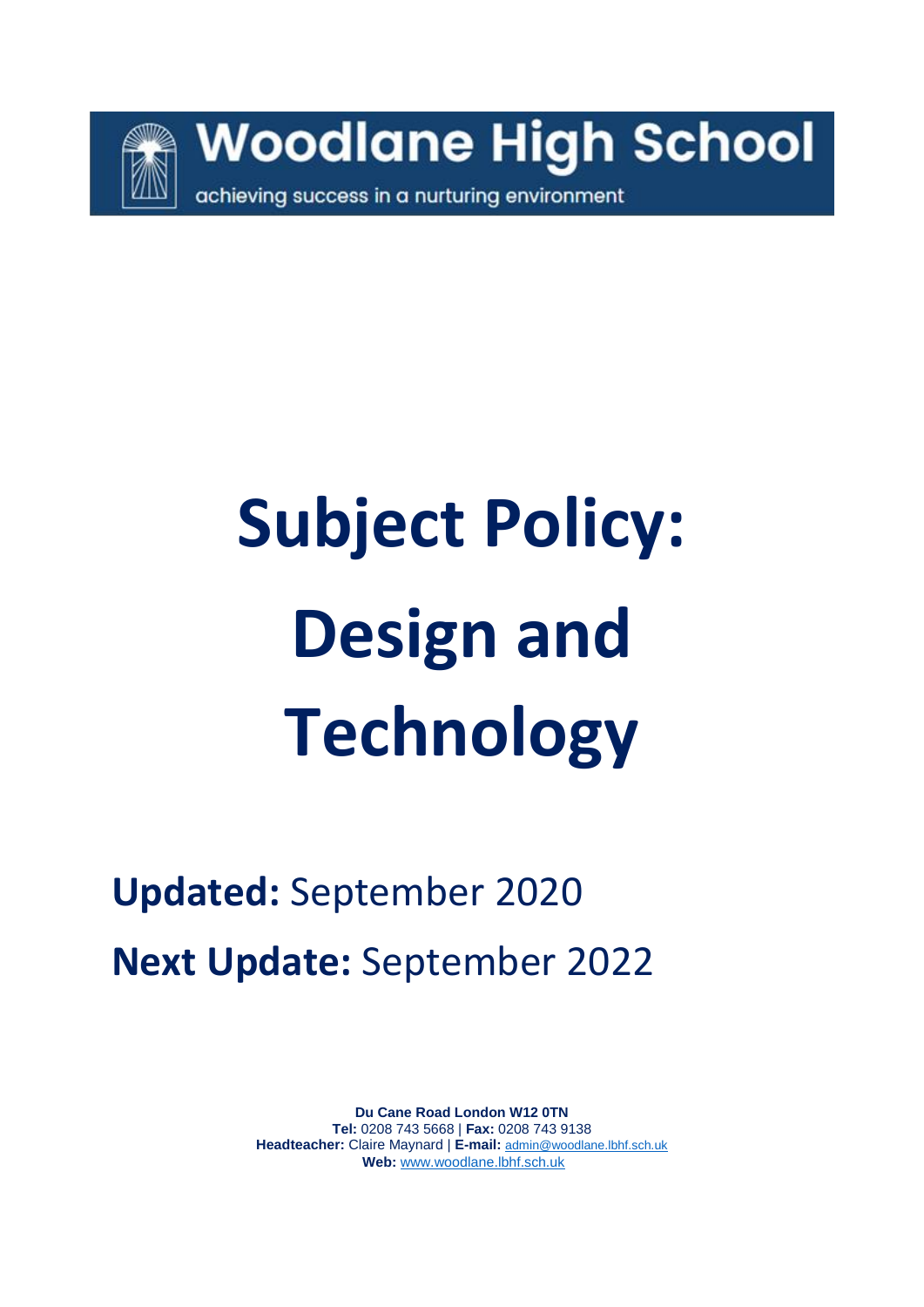# **Intent –** *What is Woodlane aiming to achieve through its Design and Technology curriculum?*

- To develop their creativity through a variety of innovative and practical activities.
- To engage in an iterative process of designing and making.
- To get the understanding and skills to work in a range of domestic and local context for example, the home, health, leisure and culture) and industrial contexts (food and fashion).
- Select from and use specialist tools, techniques, processes, equipment and machinery precisely.
- To select from and use a wider, more complex range of materials, and components, taking into account their properties
- To ensure all pupils leave Woodlane with a Design and Technology qualification which reflects the best of their ability.

## **Implementation –** *How is the Woodlane DT curriculum delivered?*

### **Curriculum Delivery**

- Pupils have full access to the Cooking and Nutrition element of the National Curriculum which is differentiated to meet pupils' learning needs and styles.
- The Food Science curriculum is designed to be challenging, appropriate to each pupil's stage of development.
- The Food Science Curriculum offers opportunities for cross-curricula learning, to ensure pupils make significant personal development, including:
	- $\checkmark$  Creative lessons in nutrition and digestion linked to Science
	- $\checkmark$  Pupils will have the opportunity to participate in hands on cooking at least once per week
	- $\checkmark$  SaLT strategies/Word Aware integrated in to teaching
	- $\checkmark$  Development of Maths through the use of standard units in cooking
	- $\checkmark$  Food theme day
	- $\checkmark$  Nutritional education through assemblies
	- $\checkmark$  Cooking competitions including the tri-borough Young Chef of the Year and in school MasterChef competitions
	- $\checkmark$  After school cooking club
	- $\checkmark$  Educational visits;
- The KS3 Food Technology curriculum is taught through 1.6 hours contact time per week in Years 7 and 8 and 2.5 hours in Year 9, averaging 8% of curriculum time.
- The KS4 Food Technology GCSE and the WJEC Preparing for Work qualification are taught through 2.5 hours contact time per week in Year 10 and 1.6 hours in Year 11, averaging 10% of curriculum time.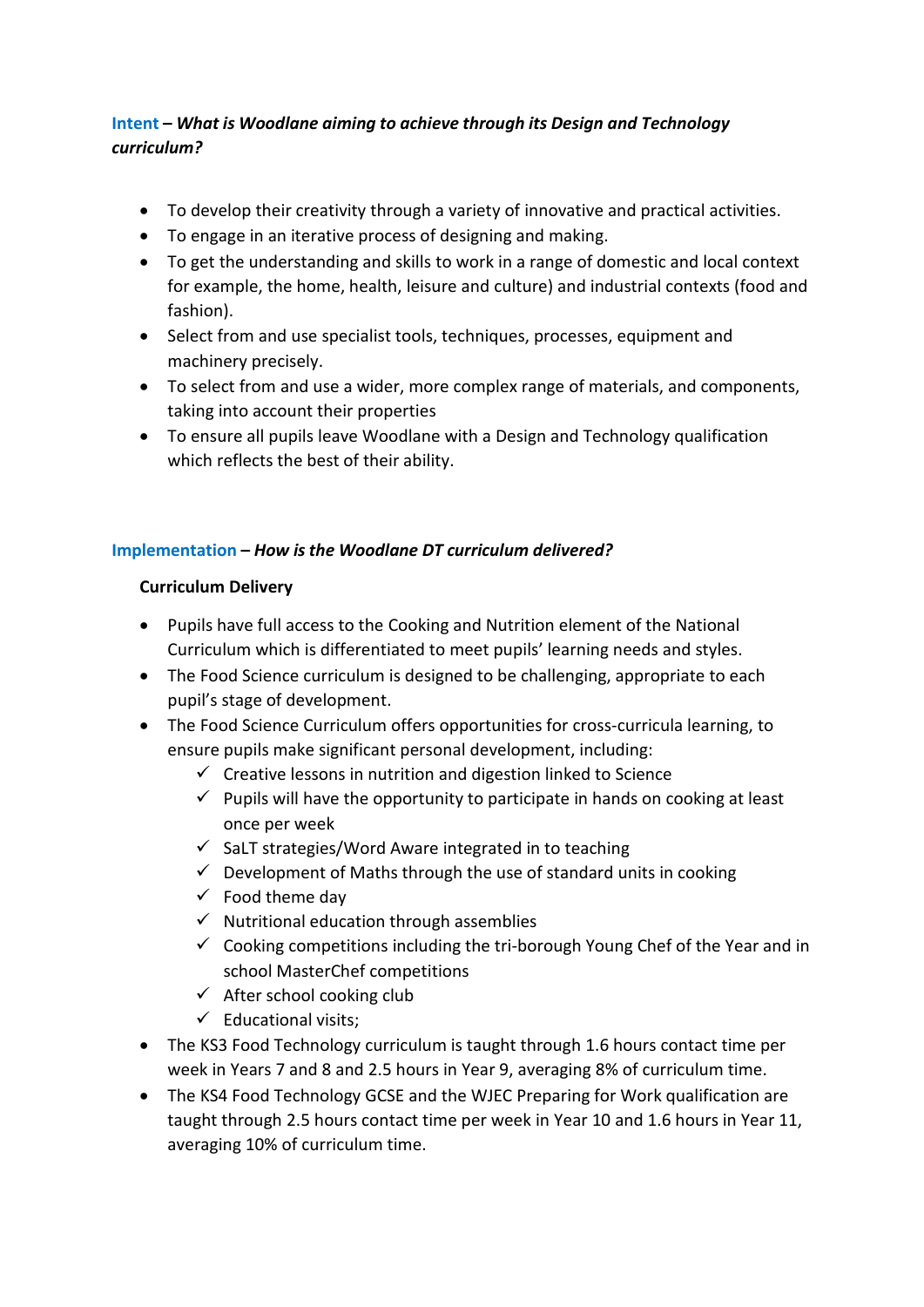- The Design and Technology curriculum is designed to build and expand on previous skills and subject knowledge, over a 5 year period. It also plans for opportunities for repetition to embed knowledge, increasing the chance of information recall and to integrate new knowledge into larger ideas (view our Design and Technology curriculum map in appendix).
- We offer two qualifications, which are selected to appropriately challenge, based on each pupil's stage of development, including:
	- $\checkmark$  Food Preparation and Nutrition AQA GCSE
	- $\checkmark$  Preparing for work Entry level 2 and 3 WJEC
- It is important for us that pupils learn healthy habits, nutritional information and are informed to make the right choices we also aim for pupils being independent when preparing food.
- We provide additional extra-curricular activities after school, including:
	- $\checkmark$  Cooking club
	- $\checkmark$  Parent/Child cooking workshops
	- $\checkmark$  Theme days

### **Teaching and Learning**

- Our pupils are taught by specialist teachers from Year 7 to Year 11.
- Our Design and Technology Food Subject Leader is well qualified, possessing an Agricultural Engineer degree, with deep knowledge in areas as Food Microbiology, Biochemistry, Agricultural and Food Industries providing her with understanding of food properties, composition, nutrition, and food industry.
- The Design and Technology curriculum is differentiated broadly into 3 levels of challenge, 'all', 'most' and 'some'. Further differentiation and personalisation is implemented when required.
- Design and Technology homework is provided on a standardised format and is differentiated to provide the appropriate level of challenge (see here for further details).
- Cooking parent-pupil workshops are delivered every year to enable parents to best support their child and work in partnership with the school.
- In Design and Technology we have a 3 tiered approach to supporting a pupil's learning, including:

**Universal** – this is the teaching your child will receive from the Design and Technology subject teachers and will include adaptations to match learning needs. All classes:

- $\checkmark$  are supported by a teaching assistant (TA);
- $\checkmark$  have a maximum of 12 pupils per class to ensure there is a high level of support available from the teacher and TA;
- ✓ are multi-sensory;
- $\checkmark$  are dyslexia friendly;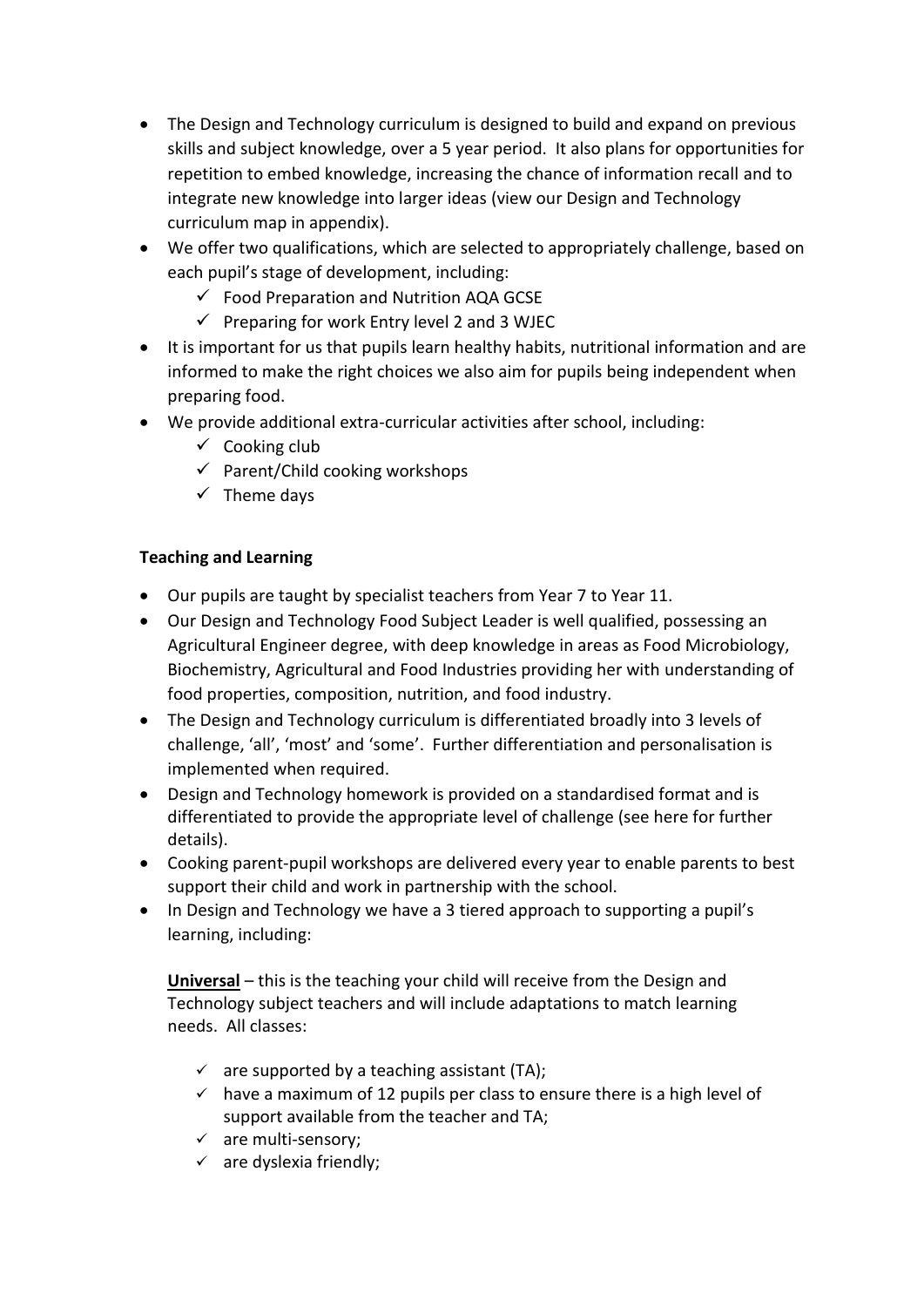- $\checkmark$  integrate speech, language and communication support;
- $\checkmark$  are supported either directly or indirectly by speech and language therapists.

**Targeted** – it may be appropriate to consider making additional short term special educational provision to remove or reduce any obstacles to your child's learning. This takes the form of a graduated four part approach of a) **assessing** your child's needs, b) **planning** the most effective and appropriate intervention, c) **providing** this intervention and d) **reviewing** the impact on your child's progress towards individual learning outcomes.

**Specialist** – it may be necessary to seek specialist advice and regular long term support from a specialist professional in order to plan for the best possible learning outcomes for your child.

#### **Assessment**

- Pupils collate Pupil Achievement Books, where they showcase their best work and progress over time in Food Design and Technology.
- Our bespoke Flight Path is used to track the progress of pupils in Design and Technology and determine expected outcomes from different starting points.
- Design and Technology teachers use a range of formative and summative assessment procedures to assess progress and attainment, including:
	- $\checkmark$  daily marking;
	- $\checkmark$  self/peer assessment;
	- $\checkmark$  completing practise exam questions
	- ✓ practical tasks
	- $\checkmark$  informal/formal examinations:
	- $\checkmark$  B-Squared etc.

#### **Impact –** *What difference is the DT curriculum making on pupils?*

- The vast majority of pupils meet or exceed their expected progress in Design and Technology.
- The vast majority of pupils meet or exceed their expected outcomes in Design and Technology (external qualifications).
- The vast majority of pupils leave Woodlane with at least one formally recognised Design and Technology qualification. Many pupils meet mainstream entry requirements at post-16 where they study a range of different qualifications and subjects following high achievement in Design and Technology at Woodlane. Pupils who move on to post-16 provision are often able to join a mainstream environment following successful completion of the GCSE or WJEC Preparation for Working Life Design and Technology qualifications.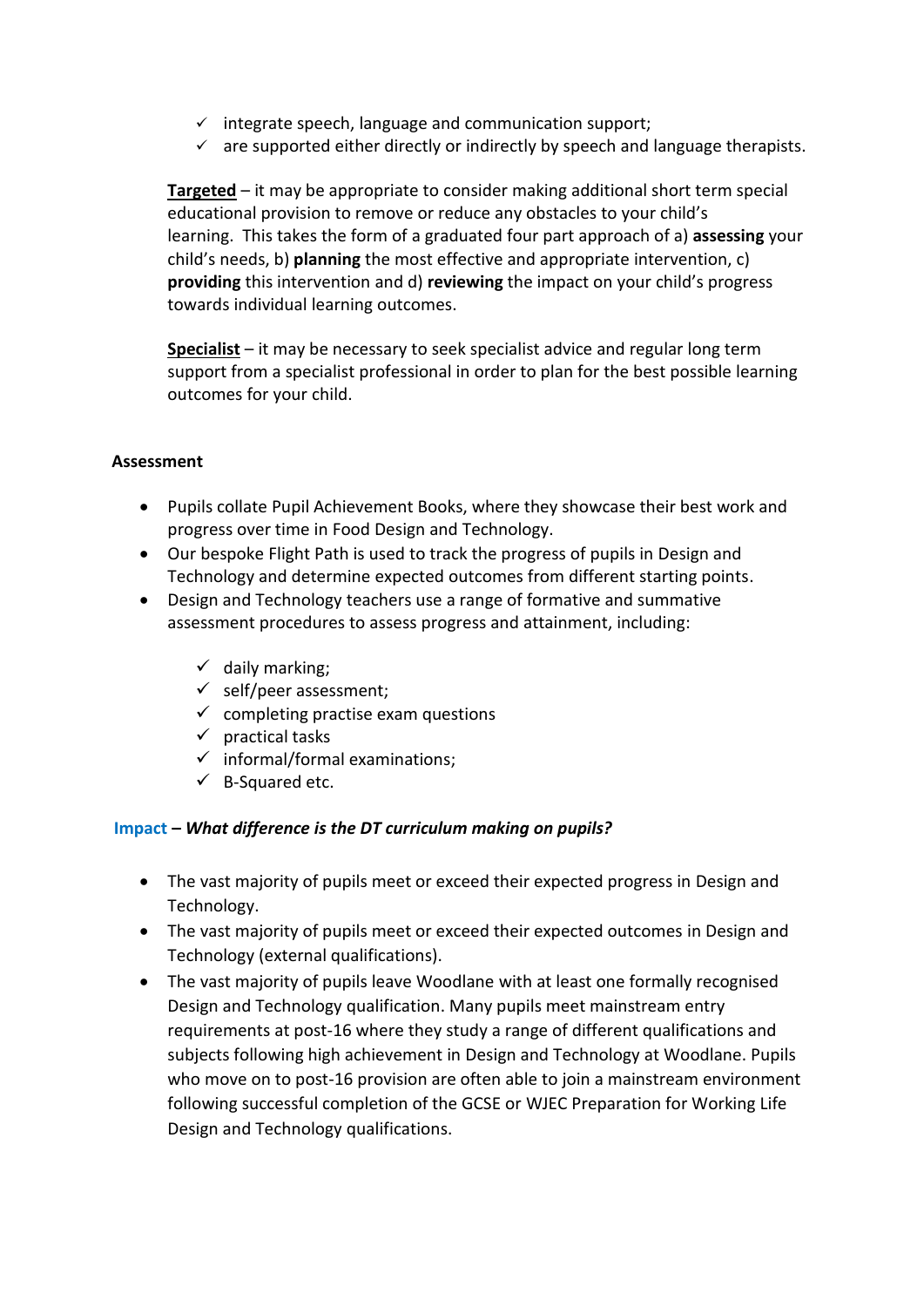- Food Design and Technology curriculum is embedded into subjects such as Science and Maths through the learning of ratios, proportions, statistics, rates of changes and nutrition and digestion.
- Pupils are well-prepared for the next stage of their education.
- Analysis of Design and Technology outcomes and pupil progress indicates that there is little statistical significance between key groups. Where any small differences are identified strategies are implemented swiftly.
- Functional skills and life-skills are embedded in the Design and Technology curriculum and are personalised for each pupil.
- \* Please see annual SEF/SIP for further details.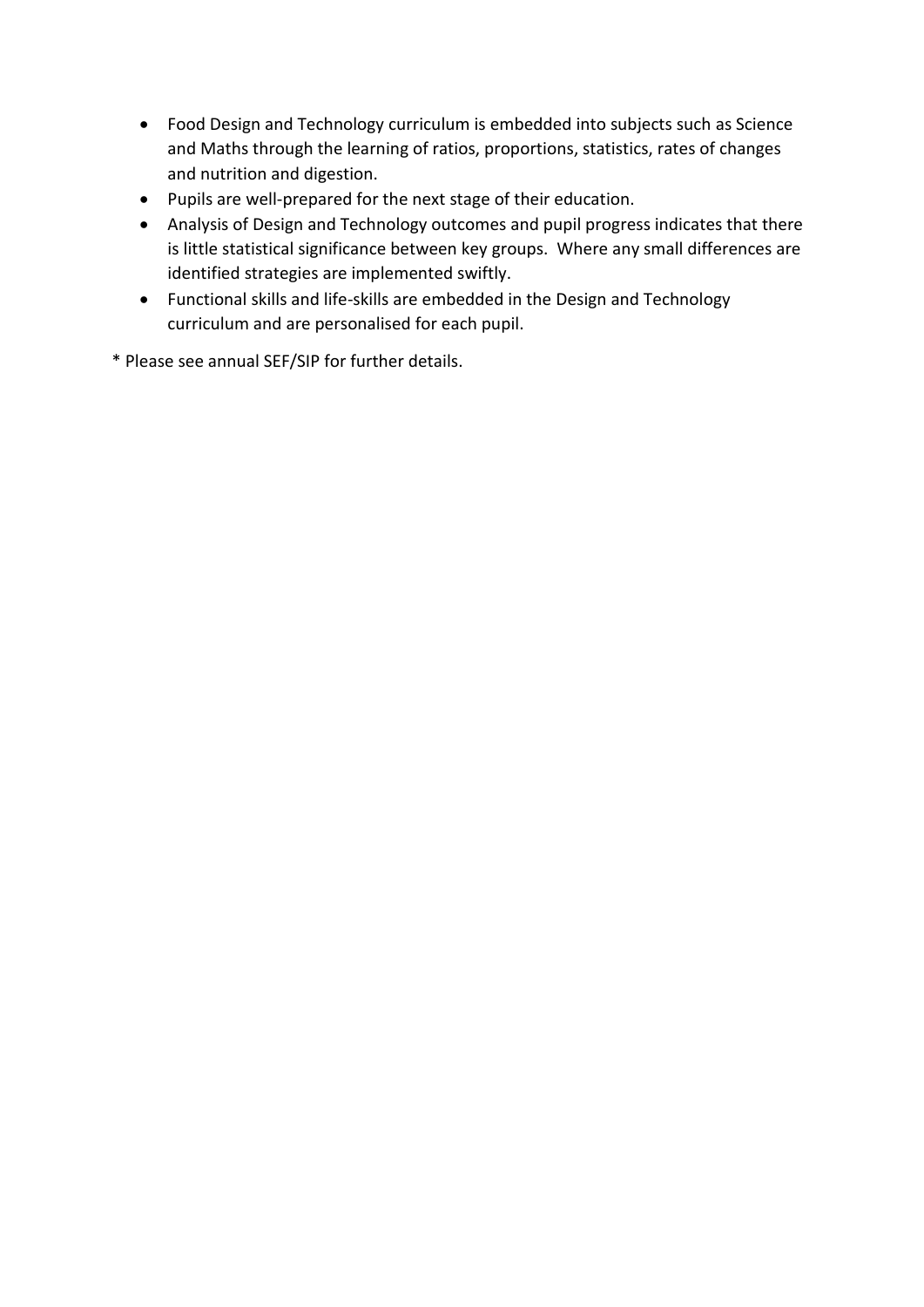### **Appendix**

#### **DT Curriculum Map –** *What will the pupils learn and when?*

| Year <sub>7</sub><br>Food |      | <b>Autumn A</b>                                                                                                                                                                                                                                                                                                                                                                  | <b>Autumn B</b>                                                                                                                                                                                                                                  | <b>Spring C</b>                                                                                                                                                                                                                                                                                                                                | <b>Spring D</b>                                                                                                                                                                                                                                                                        | <b>Summer E+F</b>                                                                                                                                                                                                                                                                                                                                                                                                                                                                                                                                                                                                               |
|---------------------------|------|----------------------------------------------------------------------------------------------------------------------------------------------------------------------------------------------------------------------------------------------------------------------------------------------------------------------------------------------------------------------------------|--------------------------------------------------------------------------------------------------------------------------------------------------------------------------------------------------------------------------------------------------|------------------------------------------------------------------------------------------------------------------------------------------------------------------------------------------------------------------------------------------------------------------------------------------------------------------------------------------------|----------------------------------------------------------------------------------------------------------------------------------------------------------------------------------------------------------------------------------------------------------------------------------------|---------------------------------------------------------------------------------------------------------------------------------------------------------------------------------------------------------------------------------------------------------------------------------------------------------------------------------------------------------------------------------------------------------------------------------------------------------------------------------------------------------------------------------------------------------------------------------------------------------------------------------|
| Content                   |      | Health and Safety, Healthy Eating,<br>Cooking skills.                                                                                                                                                                                                                                                                                                                            | Seasonal food, Where food comes<br>from, Cooking skills.                                                                                                                                                                                         | Food sources, Dietary needs,<br>Cooking skills.                                                                                                                                                                                                                                                                                                | Sensory evaluation, Product analysis,<br>Modified recipes.                                                                                                                                                                                                                             | Food Choice and Meal making.                                                                                                                                                                                                                                                                                                                                                                                                                                                                                                                                                                                                    |
|                           | All  | -Recognise, name and locate<br>equipment in the food room.<br>-Apply health and safety practices<br>-Describe the principles of The<br>Eatwell Guide and relate it to their<br>own diet.<br>-Compare and discuss existing<br>products.<br>-Be aware of the 8 tips of healthy<br>eating and the 5 a day message.<br>-Define sensory testing and list the<br>sensory descriptions. | -Understand that food comes from<br>different places around the world.<br>-Prepare and cook a dish using<br>seasonal ingredients.<br>-Name the principles of food safety<br>and hygiene.<br>-Investigate the effects of cooking<br>vegetables.   | Explain where milk, dairy foods,<br>beans, pulses, fish, eggs, meats<br>come from.<br>-Use a range of small equipment<br>safely.<br>-Apply the principles of food safety<br>and hygiene when cooking.<br>-Discuss the food choices available<br>for vegetarians.<br>-Investigate the characteristics of<br>certain foods when heat is applied. | -Suggest ways in which recipes can be<br>modified.<br>-Perform a simple product analysis and<br>sensory evaluation and record results.<br>-Cook and evaluate a dish.<br>-List and apply the principles of food<br>safety and hygiene when cooking.                                     | -Identify some of the factors that can affect food<br>choice.<br>-Identify ways in which food can be made appetising.<br>-Identify the nutritional requirements for teenagers and<br>design a suitable main meal dish.<br>-Prepare and cook a savoury main meal dish.<br>-Demonstrate the skills of vegetable preparation and<br>controlling heat.<br>-Demonstrate basic understanding of spices and herbs<br>in flavouring a dish and the skills of vegetable<br>preparation, sautéing and simmering.<br>-Demonstrate basic skills of combining, forming and<br>shaping.<br>-Evaluate their design against specified criteria. |
| <b>Skills</b>             | Most | -Name the main nutrients and<br>their functions in the body.<br>-Apply the 8 tips for healthy eating<br>and the 5 a day message to their<br>own diet.<br>-Define sensory testing<br>-Compare and evaluate existing<br>products and describe their<br>findings.<br>-Demonstrate the safe use of<br>knives and explain the method<br>used to cut food safely.                      | -Demonstrate the safe use of<br>kitchen equipment when cooking.<br>-Understand origin of food and<br>seasonality.<br>-Prepare and cook a dish<br>explaining the methods used.<br>-Investigate and evaluate the<br>effects of cooking vegetables. | Explain the production and<br>processing methods used to obtain<br>dairy, beans, etc.<br>-Explain how consumer demand<br>influences availability.<br>-Compare and evaluate a range of<br>dairy products.<br>-Calculate the cost of the dish and<br>make a comparison<br>-State examples of how<br>vegetarians can meet their dietary<br>needs. | -Create their own modified recipes.<br>-Perform a product analysis including,<br>functional properties of the ingredients<br>and interpret the results.<br>-Write and evaluate a specification.<br>-Prepare and cook a dish, explaining the<br>method, evaluate and summarise results. | -Describe ways in which food can be made appetising.<br>-Prepare and cook a savoury main meal dish and<br>explain the methods used.<br>-Demonstrate accurate vegetable preparation skills and<br>heat control.<br>-Name alternative herbs and spices that could be used<br>in flavouring a dish.<br>-Accurately demonstrate the skills of combining,<br>forming and shaping.<br>-Evaluate their dish design against specified criteria and<br>summarise the results.                                                                                                                                                            |
|                           | Some | -Recognise that the amount of<br>energy and nutrients provided by<br>food depends on the portion<br>eaten.<br>-Independently implement the<br>principles of food safety and<br>hygiene when cooking.                                                                                                                                                                             | -Prepare and cook a dish<br>explaining adaptations made.<br>-Summerise how to reduce the loss<br>of nutrients from cooking<br>vegetables.<br>Explain and summarise the factors<br>that affect food choice.                                       | Compare products and assess<br>advantages and disadvantages,<br>using a range of techniques and<br>summarise their findings.<br>-Explain how consumer demand<br>influences availability.<br>-Calculate the cost of the dish,<br>make a comparison to commercial                                                                                | -Investigate and explain the<br>characteristics of foods in cooking, stating<br>advantages and disadvantages.<br>-Independently create their own modified<br>recipes.<br>-Interpret and summarise the results of a<br>product analysis.                                                | -Independently demonstrate accurate vegetable<br>preparation skills and heat control when sautéing and<br>simmering.<br>-Explain the nutritional requirements for teenagers and<br>design a suitable main dish to meet specified criteria.<br>-Identify and use alternative herbs and spices to design<br>and create their own dish.                                                                                                                                                                                                                                                                                            |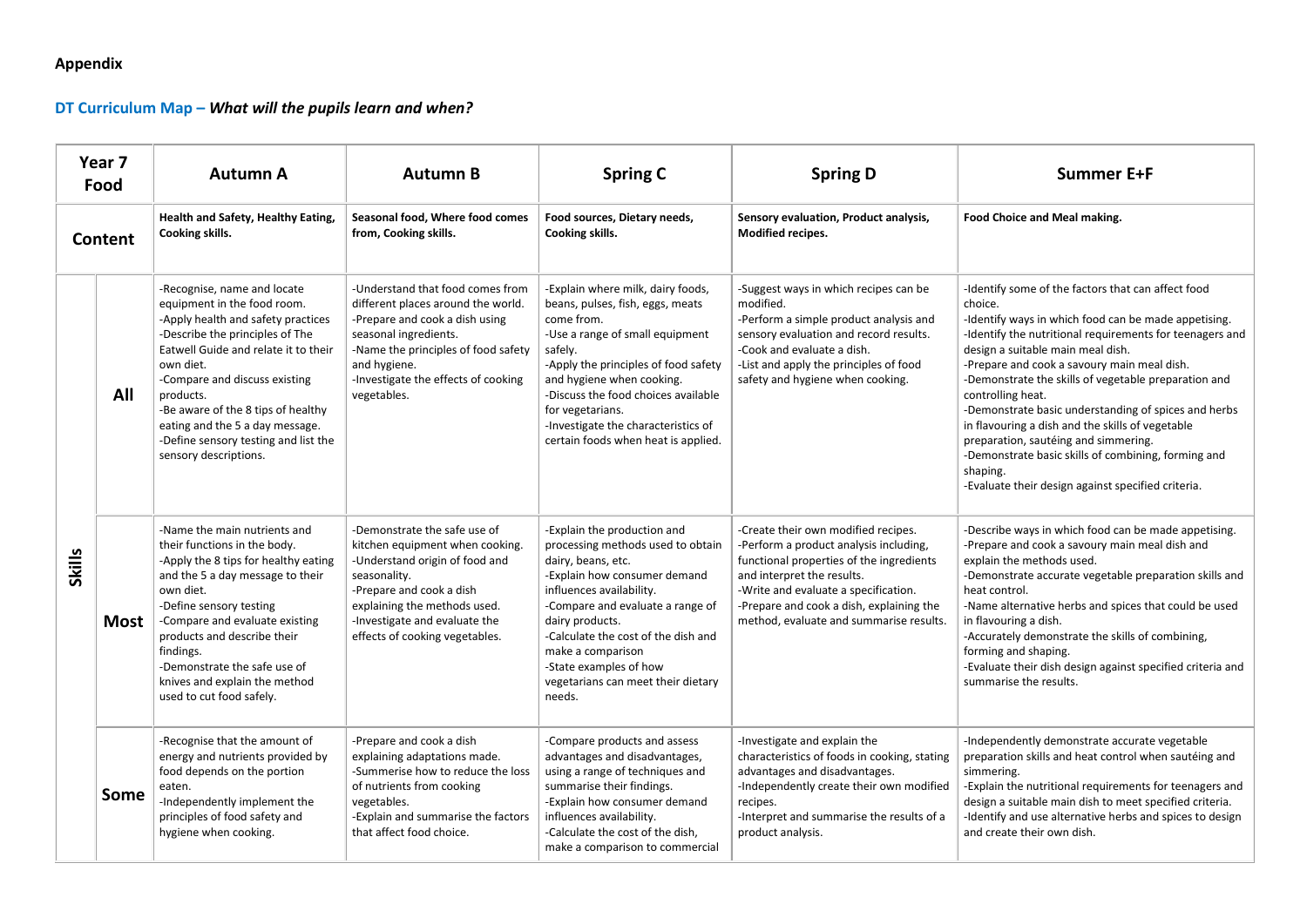| -Demonstrate the safe use of<br>knifes and explain how adaptations<br>can be made.<br>-Compare and evaluate existing<br>products and how testing can be<br>carried out. | -Demonstrate accurate measuring<br>of ingredients.<br>-Understand and describe where a<br>range of foods are from and how<br>can we use them in different ways. | prices and summarise the<br>differences.<br>Fxplain the advantages and<br>disadvantages of consuming a<br>vegetarian diet. | -Write a detailed specification and test<br>the product against specified criteria. | -Independently demonstrate the skills of combining,<br>forming and shaping.<br>-Evaluate their design against specified criteria,<br>summarise the results and make recommendations for<br>any modifications. |
|-------------------------------------------------------------------------------------------------------------------------------------------------------------------------|-----------------------------------------------------------------------------------------------------------------------------------------------------------------|----------------------------------------------------------------------------------------------------------------------------|-------------------------------------------------------------------------------------|---------------------------------------------------------------------------------------------------------------------------------------------------------------------------------------------------------------|
|-------------------------------------------------------------------------------------------------------------------------------------------------------------------------|-----------------------------------------------------------------------------------------------------------------------------------------------------------------|----------------------------------------------------------------------------------------------------------------------------|-------------------------------------------------------------------------------------|---------------------------------------------------------------------------------------------------------------------------------------------------------------------------------------------------------------|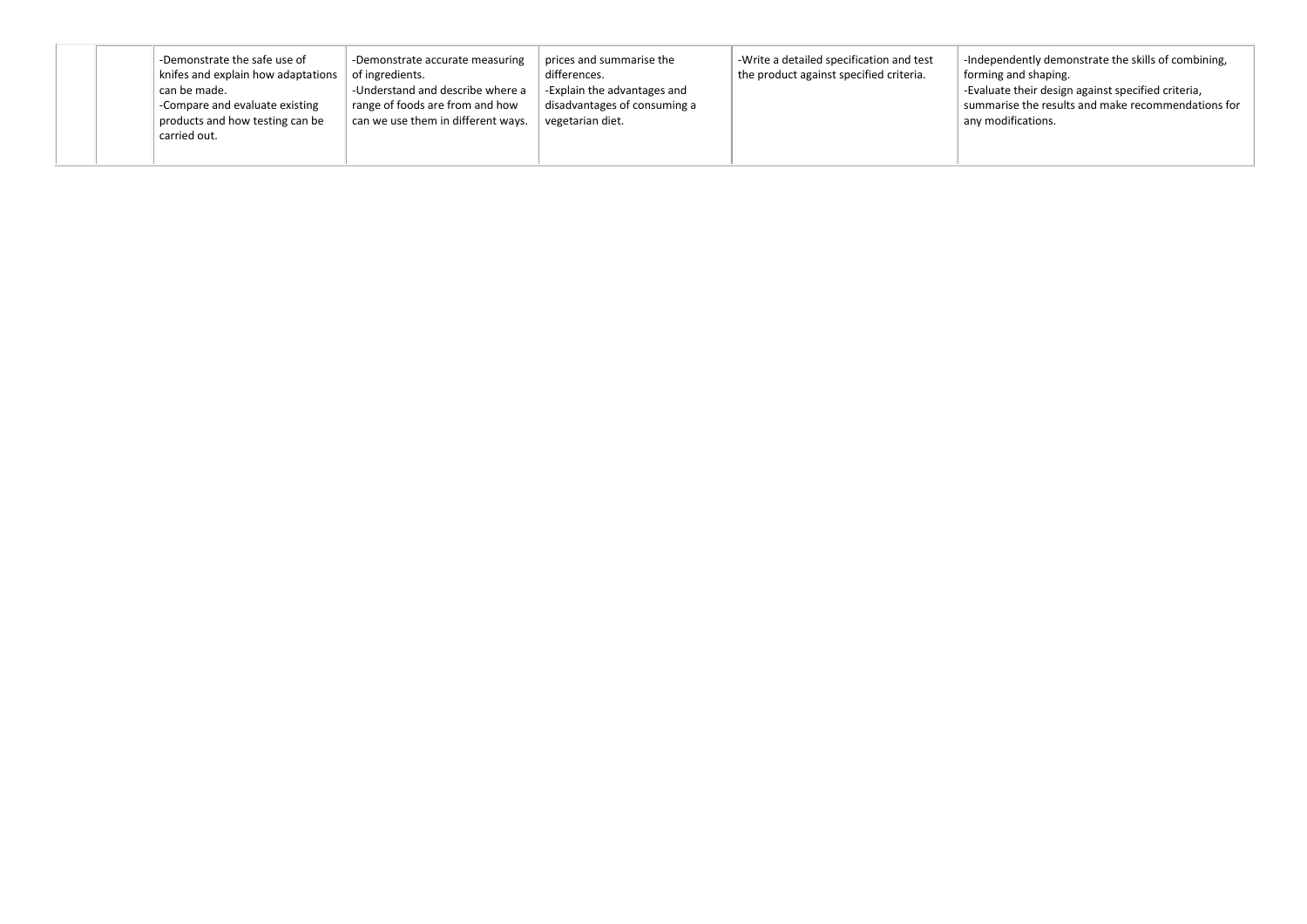| Year 8<br>Food<br>Content |             | <b>Autumn A</b>                                                                                                                                                                                                                                                                                                                                                                                      | <b>Autumn B</b>                                                                                                                                                                                                                                                                                                        | <b>Spring C+D</b>                                                                                                                                                                                                                                                                                                                                                                                                                                                                                                                                                                                                                                                                                                 | Summer E+F                                                                                                                                                                                                                                                                                                                                                                                                                                                                                                                                                                                                                     |
|---------------------------|-------------|------------------------------------------------------------------------------------------------------------------------------------------------------------------------------------------------------------------------------------------------------------------------------------------------------------------------------------------------------------------------------------------------------|------------------------------------------------------------------------------------------------------------------------------------------------------------------------------------------------------------------------------------------------------------------------------------------------------------------------|-------------------------------------------------------------------------------------------------------------------------------------------------------------------------------------------------------------------------------------------------------------------------------------------------------------------------------------------------------------------------------------------------------------------------------------------------------------------------------------------------------------------------------------------------------------------------------------------------------------------------------------------------------------------------------------------------------------------|--------------------------------------------------------------------------------------------------------------------------------------------------------------------------------------------------------------------------------------------------------------------------------------------------------------------------------------------------------------------------------------------------------------------------------------------------------------------------------------------------------------------------------------------------------------------------------------------------------------------------------|
|                           |             | <b>Eatwell Guide and Nutrients in a Diet,</b><br>Energy balance, Cooking skills.                                                                                                                                                                                                                                                                                                                     | Carbohydrates its sources, types and<br>functions, Cooking skills.                                                                                                                                                                                                                                                     | <b>Macronutrients: Proteins and their functions.</b><br>Micronutrients: Fruits and vegetables.                                                                                                                                                                                                                                                                                                                                                                                                                                                                                                                                                                                                                    | Diet and Health, Healthy Options, International Cuisine.                                                                                                                                                                                                                                                                                                                                                                                                                                                                                                                                                                       |
|                           | All         | -Recall and apply the principles of food<br>safety and hygiene.<br>-Recall the principles of The Eatwell Guide<br>and name the nutrient groups.<br>-Understand the importance of hydration.<br>-List sources of Energy<br>-Understand Energy and why it is needed.<br>-Understand how energy needs change<br>through life stages.<br>-Understand Energy balance and<br>consequences of an imbalance. | -State the main sources of carbohydrate.<br>-Create a food label for a dish.<br>-List the dietary recommendations for<br>carbohydrates<br>-Name a variety of bread products<br>available to the consumer.<br>-Name the ingredients used in bread<br>making.<br>-Compare and evaluate a range of<br>products.           | -List the sources, types and function of protein in the diet.<br>-List the dietary recommendations for protein.<br>-Demonstrate the skills needed to prepare and cook a main<br>meal dish using one or more ingredients that provides a<br>source of protein.<br>-State the function of eggs in cooking.<br>-List the main macronutrients.<br>-List the main micronutrients.<br>-Calculate the nutritional profile and compare the effect of<br>using alternative ingredients.<br>-Plan and cook a dish suitable for a hot school lunch to help<br>meet the nutritional needs of young adolescents.<br>-Use of the hob safely.                                                                                    | -Demonstrate the preparation of fruit, a rubbed in mixture<br>and using the oven safely.<br>-Create a recipe card that includes a nutritional profile.<br>-Demonstrate the preparation of meat or fish, the use of<br>herbs and spices, cooking rice/pasta.<br>-Plan and create a simple specification for a healthy option<br>main dish.<br>-Describe the availability and benefits of locally or regionally<br>sourced food (and/or ingredients) that is available to meet<br>consumer demand.<br>-Calculate the nutritional profile of the dish and compare<br>with existing products.<br>-State how and why food is wasted |
| <b>Skills</b>             | <b>Most</b> | -Explain the sources and function of<br>water.<br>-Define energy and explain why it is<br>needed.<br>-Identify sources of energy in the diet.<br>-Explain why energy needs change<br>throughout different life stages.<br>-Explain energy balance and the<br>consequences of an imbalance.                                                                                                           | -Prepare and cook a range of dishes<br>explaining the methods used.<br>-State the sources, types, functions and<br>dietary recommendations of<br>carbohydrate.<br>-Explain the function of ingredients used<br>in bread making<br>-Compare and evaluate a range of<br>products and summarise the results.              | -Describe the dietary recommendations for protein and how<br>it relates to their diet.<br>-Explain the process of protein complementation.<br>-Prepare and cook a main dish using ingredients that provide<br>a source of protein and explain the methods used.<br>-Explain the function of Macronutrients and Micronutrients<br>on the diet.<br>-List the sources, types of vitamins, A, D, B group and C and<br>explain their functions.<br>-List the sources, types of calcium, iron and sodium and<br>explain their functions.<br>-Explain the process of gelatinisation in sauce making.<br>-Calculate the nutritional profile, compare the effect of using<br>alternative ingredients and explain findings. | -Design and create a recipe card that includes a nutritional<br>profile.<br>-Investigate and summarise the availability and benefits of<br>locally or regionally sourced food (and/or ingredients) that is<br>available to meet consumer demand.<br>-Calculate the nutritional profile of the dish and compare<br>with existing products; write a summary of the results.<br>-State how and why food is wasted; list ways in which food<br>waste can be reduced.                                                                                                                                                               |
|                           | Some        | -Use the principles of The Eatwell Guide<br>to devise meals.<br>-Explain the importance of hydration and<br>apply the principles to their diets.<br>-Evaluate the energy needs required<br>throughout different life stages.<br>-Explain energy balance and the<br>consequences of an imbalance to a range<br>of the population.                                                                     | -Adapted and modify recipes as necessary<br>to meet dietary requirements.<br>-Explain the consequences of over or<br>under consumption of carbohydrates.<br>-Calculate the nutritional content,<br>considering portion size and energy<br>provided.<br>-Explain the functions of adding other<br>ingredients to bread. | -Explain the consequences of over or under consumption of<br>protein<br>-Describe the process of protein complementation and list<br>examples of how it can be achieved when planning meals.<br>-Explain why macronutrients are needed in the diet and the<br>effects of under or over consumption.<br>-Explain why micronutrients are needed in the diet and the<br>effects of under or over consumption.<br>-Explain function of calcium, iron and sodium and other trace<br>minerals.<br>-Apply their knowledge of gelatinisation in sauce making and<br>explain the methods used.                                                                                                                             | Explain the methods used and modifications that may be<br>made to the recipe.<br>-Design and create an illustrated recipe card that includes a<br>nutritional profile.<br>-Plan and create a detailed specification for a healthier<br>option main dish.<br>-Prepare a summary of the availability and benefits of locally<br>or regionally sourced food (and/or ingredients) to meet<br>consumer demand.                                                                                                                                                                                                                      |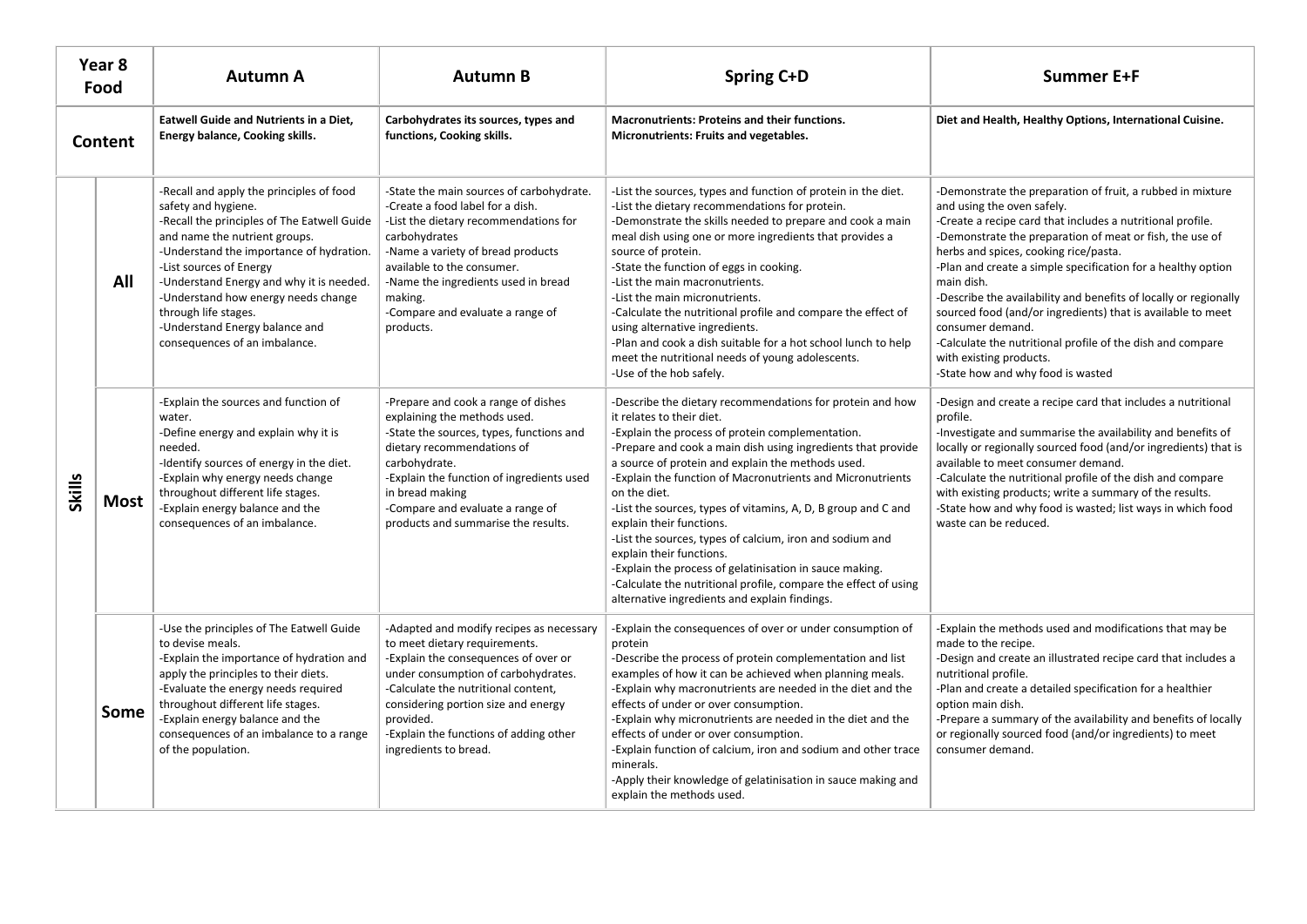|         | Year 9<br>Food | <b>Autumn A+B Spring C</b> | <b>Spring D+ Summer E+F</b>                                                                                                                                                                                                                                                                                                                                                                                                                                                                                                                                                                                                                                                                                                                                                                                                                                                                                                                                                                                                                                                                                          |  |  |
|---------|----------------|----------------------------|----------------------------------------------------------------------------------------------------------------------------------------------------------------------------------------------------------------------------------------------------------------------------------------------------------------------------------------------------------------------------------------------------------------------------------------------------------------------------------------------------------------------------------------------------------------------------------------------------------------------------------------------------------------------------------------------------------------------------------------------------------------------------------------------------------------------------------------------------------------------------------------------------------------------------------------------------------------------------------------------------------------------------------------------------------------------------------------------------------------------|--|--|
| Content |                | <b>See Textiles</b>        | Healthy diet, Origin of ingredients, Role of nutrients, Essential cooking skills.                                                                                                                                                                                                                                                                                                                                                                                                                                                                                                                                                                                                                                                                                                                                                                                                                                                                                                                                                                                                                                    |  |  |
| Skills  | All            | See Textiles               | Understand what constitutes a healthy diet and the consequences of not having the right food choices.<br>Have knowledge of main nutrients that all diets should contain.<br>Identify the main health issues related to diet.<br>Outline why dietary needs change throughout life stages.<br>-State the main requirements in each key life stage<br>Identify different groups of the population who have special dietary requirements.<br>Modify recipes and cook dishes that promote current healthy eating messages.<br>-Prepare and cook a main meal dish for a person with a specific dietary need.<br>-Recall the micronutrients and state why they are needed in a the diet<br>Use nutrition information and allergy advice panels on food labels to help make informed food choices.<br>Understand the source, seasonality and characteristics of a broad range of ingredients<br>Demonstrate and apply the principles of food safety and hygiene when cooking<br>Demonstrate skills of preparing a range of vegetables, making a meat/alternative base, all-in-one sauce<br>and layering, use of the hob/oven |  |  |
|         | Most           | See Textiles               | Have knowledge and understanding of the different nutrients, where they come from and why are they<br>need it.<br>Explain that a variety of food is needed because different foods provide different nutrients for good<br>health and a balanced diet and explain diet related health issues.<br>Explain the different dietary requirements at different stages or situations.<br>-Plan, prepare and cook a range of dishes that meet the recommended guidelines of The Eatwell guide<br>and explain the methods used.<br>Compose allergen and nutritional information for the consumer.<br>To identify and explain some of the environmental issues associated with foods.<br>To use a broader range of preparation techniques and methods when cooking<br>Evaluate the final dish using different sensory testing techniques                                                                                                                                                                                                                                                                                       |  |  |
|         | Some           | See Textiles               | Investigate diet related health issued and explain the consequences of a range of disorders.<br>Create basic preparation, cooking and storage instructions, a product label and nutritional profile of the<br>dish.<br>Calculate the cost of a dish.<br>Evaluate the planning and execution of the task and recommend any modifications.<br>Investigate the information and guidance available to the consumer regarding food labelling, availability,<br>traceability, food assurance schemes and animal welfare.<br>Calculate the nutritional profile and compare the effect of using alternative ingredients.<br>The principles of food safety, preventing cross-contamination, chilling, cooking food thoroughly and<br>reheating food until it is piping hot<br>How to adapt and use their own recipes to meet a range of dietary needs and life stages<br>How to adapt and use their own recipes to meet a range of dietary needs and life stages<br>How to use good food hygiene and safety practices when getting ready to store, prepare and cook food<br>for safe consumption.                             |  |  |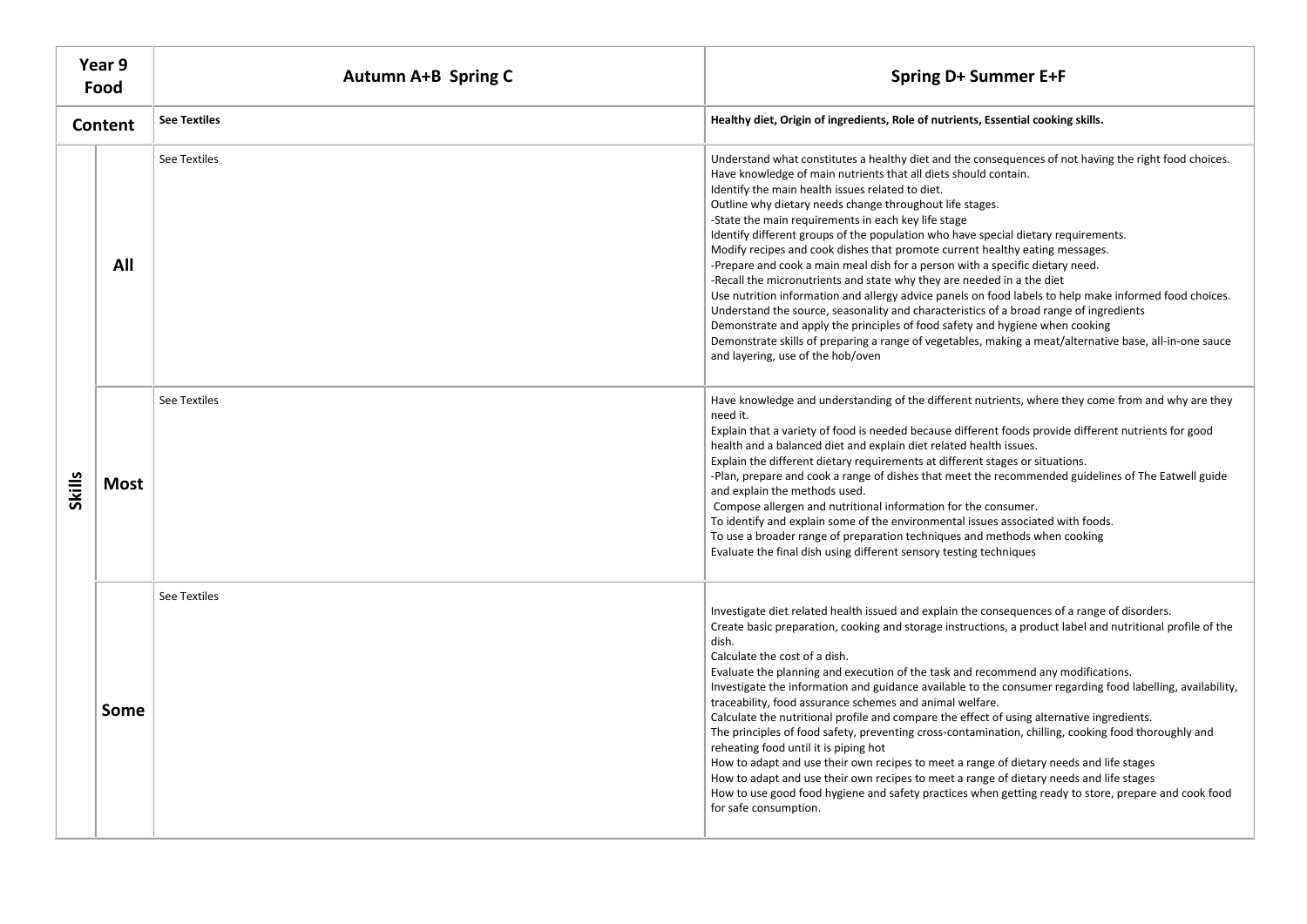| Year 9<br><b>Textiles</b> |             | <b>Autumn A</b>                                                                                                                                                                                                                       | <b>Autumn B</b>                                                                                                                                                                                                                | <b>Spring C</b>                                                                                                                                                                                                                                                         | <b>Spring D</b>     | <b>Summer E</b> | <b>Summer E</b> |
|---------------------------|-------------|---------------------------------------------------------------------------------------------------------------------------------------------------------------------------------------------------------------------------------------|--------------------------------------------------------------------------------------------------------------------------------------------------------------------------------------------------------------------------------|-------------------------------------------------------------------------------------------------------------------------------------------------------------------------------------------------------------------------------------------------------------------------|---------------------|-----------------|-----------------|
| Content                   |             | Key terms: specification,<br>design brief, proposal<br>-Look at a specification- What<br>do they think it is? Why is one<br>needed?<br>-Learn about information in<br>specification<br>-Read design brief for<br>children's storybook | - Look at samples and identify<br>characteristics and how<br>products work.<br>-Discuss why one design is<br>preferred over another<br>- Investigate different designs<br>and the making process<br>- Make a tactile storybook | -Design a drawstring bag<br>- Look at different types of<br>fabrics and properties<br>- Apply applique<br>-Use the sewing machine<br>-Be familiar with different<br>finishing techniques<br>- Make a drawstring bag                                                     | See Food Technology |                 |                 |
| <b>Skills</b>             | All         | - Cut and join fabric<br>- Select an appropriate method<br>of joining<br>- Use scissors to cut out simple<br>shapes<br>-Consider the final appearance<br>of the product<br>- Compare results with their<br>plans                      | - Cut and join fabric<br>- Select an appropriate method<br>of joining<br>- Use scissors to cut out simple<br>shapes<br>-Consider the final appearance<br>of the product<br>- Compare results with their<br>plans               | - Develop specifications to<br>inform the design of<br>innovative, functional,<br>appealing products that<br>respond to needs in a variety of<br>solutions<br>- Select from and use specialist<br>tools, techniques, processes,<br>equipment and machinery<br>precisely | See Food Technology |                 |                 |
|                           | <b>Most</b> | -Apply patterns on embroidery<br>-Begin to estimate the amount<br>of material required<br>-Use appropriate vocabulary to<br>discuss design<br>-Identify changes made during<br>construction giving a reason                           | -Apply patterns on embroidery<br>-Begin to estimate the amount<br>of material required<br>-Use appropriate vocabulary to<br>discuss design<br>-Identify changes made during<br>construction giving a reason                    | - Analyse the work of the past<br>and present professionals and<br>others to develop and broaden<br>their understanding<br>-Discuss order of tasks<br>-Recognize requirements that<br>conflict                                                                          | See Food Technology |                 |                 |
|                           | Some        | -Cover a framework with fabric<br>etc<br>-Cut to a line<br>-Measure required length<br>-Interpret plans and drawings<br>-Explain changes made during<br>construction                                                                  | -Cover a framework with fabric<br>etc<br>-Cut to a line<br>-Measure required length<br>-Interpret plans and drawings<br>-Explain changes made during<br>construction                                                           | -Understand and use the<br>properties of materials and the<br>performance of structural<br>elements to achieve<br>functioning solutions<br>-Describe processes used in<br>making                                                                                        | See Food Technology |                 |                 |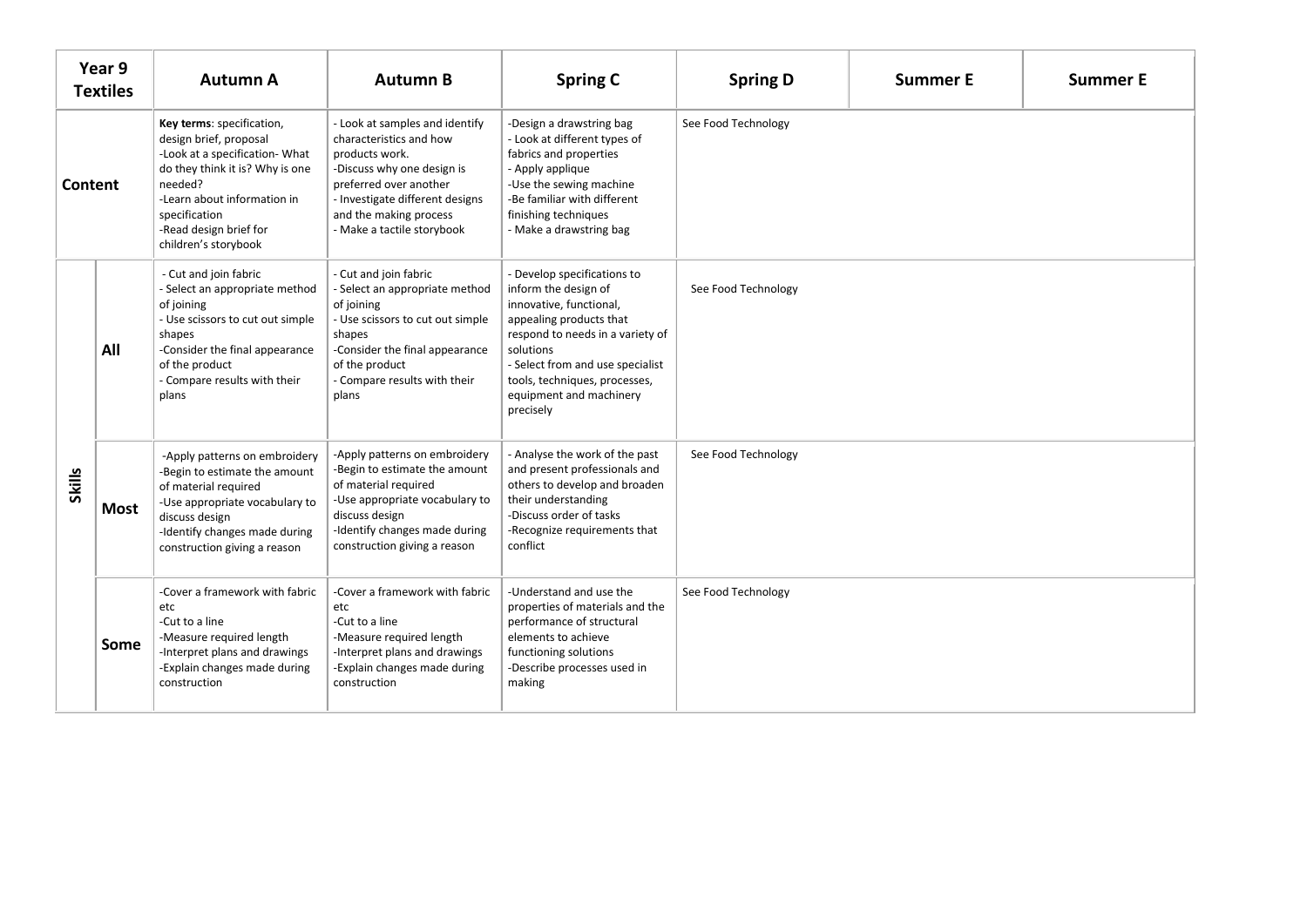|         | Year 10<br>Food | <b>Autumn A+B</b>                                                                                                                                                                                                                                                                                                                                                                                                                                                                                                                                                                                                                                                                                                                                                                                                                                                                          | <b>Spring C+D</b>                                                                                                                                                                                                                                                                                                                                                                                                                                                                                                                                                                                                 | <b>Summer E+F</b>                                                                                                                                                                                                                                                                                                                                                                                                                                                                                                                                                                                                                                    |  |
|---------|-----------------|--------------------------------------------------------------------------------------------------------------------------------------------------------------------------------------------------------------------------------------------------------------------------------------------------------------------------------------------------------------------------------------------------------------------------------------------------------------------------------------------------------------------------------------------------------------------------------------------------------------------------------------------------------------------------------------------------------------------------------------------------------------------------------------------------------------------------------------------------------------------------------------------|-------------------------------------------------------------------------------------------------------------------------------------------------------------------------------------------------------------------------------------------------------------------------------------------------------------------------------------------------------------------------------------------------------------------------------------------------------------------------------------------------------------------------------------------------------------------------------------------------------------------|------------------------------------------------------------------------------------------------------------------------------------------------------------------------------------------------------------------------------------------------------------------------------------------------------------------------------------------------------------------------------------------------------------------------------------------------------------------------------------------------------------------------------------------------------------------------------------------------------------------------------------------------------|--|
| Content |                 | Eatwell Guide and Healthy Eating Guidelines, Proteins function<br>structure and sources, Cooking methods and Heat transfer                                                                                                                                                                                                                                                                                                                                                                                                                                                                                                                                                                                                                                                                                                                                                                 | Vitamins and minerals, , Raising agents, microorganisms, enzymes<br>food spoilage, bacterial contamination                                                                                                                                                                                                                                                                                                                                                                                                                                                                                                        | Sensory evaluation, British and International cuisines, Carbohydrates,<br>Fats, food and the environment.                                                                                                                                                                                                                                                                                                                                                                                                                                                                                                                                            |  |
|         | All             | Understand the importance of eating a healthy balanced diet<br>following the principles of the Eatwell Guide<br>-Plan and prepare a suitable savoury meal for a certain age group<br>that meets all the advice of the Eatwell guide.<br>Understand the definition of protein, main functions and sources<br>of protein in the diet and amount needed at different stages<br>Understand the different ways heat can be transferred<br>Temperature of control to reduce or prevent bacteria multiplying.<br>Understand the function of yeast as a raising agent in bread<br>making.<br>Prepare and cook a nutritionally balanced savory dish meeting the<br>advice of Eatwell guide<br>Identify the different nutrients present in the dish<br>Demonstrate a good working routine in the food room<br>Understand the ingredients and food products from different<br>international cuisines. | Understand function and main sources of vitamins and minerals, the<br>importance of fat and water soluble vitamins in our diets.<br>Prepare, cook and serve a dish rich in specified vitamin/ mineral<br>Understand what are raising agents and how do they work. Plan and<br>make a dish that uses one method of raising and explain.<br>Definition of microorganisms.<br>Understand the bacteria that cause food poisoning<br>Analyze the nutritional profile of a dish and suggest modifications for<br>improvement<br>To practice answering different types of exam questions under<br>examination conditions | To use tasting chart to carry out sensory testing<br>Cook a traditionally British meal using locally sourced vegetables.<br>Understand definition Carbohydrates, dietary fibre and fat, main<br>sources and amount needed in different stages.<br>Prepare, cook and serve a dish adapting the amount of sugar and fibre<br>How to modify an existing recipe to reduce the amount of free sugar/<br>and increase the amount of dietary fibre<br>Showcase different food preparation skills, technical challenges to a<br>basic standard<br>To develop research skills                                                                                 |  |
| Skills  | Most            | Understand the importance of eating the correct proportions of<br>each section of the guide for a healthy balanced diet.<br>Understand the functional and chemical properties of protein:<br>denaturation and coagulation. Excess and deficiency in diet.<br>To describe the effect of heat on a range of different foods<br>To showcase a range of technical skills when preparing and<br>cooking different dishes<br>Identify all factors that influence what we eat and be able to<br>discuss and explain and give examples                                                                                                                                                                                                                                                                                                                                                             | Identify amount of vitamins and minerals needed and effect of<br>excess and deficiency.<br>To apply knowledge and understanding of using different raising<br>agents to food.<br>Understand the conditions for growth of microorganisms and how<br>they can spoil food or make it unsafe to eat<br>Understand high risk foods with examples.<br>Definition of enzymes, yeast and moulds,<br>To demonstrate and apply the principles of food safety and hygiene<br>when cooking<br>Calculate the cost of dish prepared                                                                                             | Identify the different results obtained in a sensory test<br>Understand how different regions have different resources and climate<br>conditions, traditions that features the different cuisine characteristics<br>Functions and different types of carbohydrates and dietary fibre and<br>fat. Unbalances when not eating enough/or eating too much in the<br>diet<br>To understand the scientific principles of how starch thickens a sauce<br>by gelatinisation<br>Understand the characteristics of fats and oils in pastry making,<br>plasticity, and emulsification.<br>To develop skills in garnishing, finishing and presentation of dishes |  |
|         | <b>Some</b>     | To justify choice of dish and explain how it meets current dietary<br>guidelines for healthy eating and analyze the nutritional profile of<br>the dish<br>Be able to explain protein denaturation and coagulation applying<br>scientific knowledge, and demonstrate it with practical skills.<br>Investigate different cooking methods writing up aims, predictions,<br>hypothesis, methods, results, charts, conclusions and evaluations<br>To research the health benefits of a range of alternative protein<br>foods                                                                                                                                                                                                                                                                                                                                                                    | Identify, explain and apply the different methods of raising:<br>chemical, biological, trapping air, steam.<br>Explain how enzymes, yeast and moulds can affect food.<br>Explain why the preparation and cooking of foods has an effect on<br>vitamin content                                                                                                                                                                                                                                                                                                                                                     | Analyze results obtained in sensory test and write detailed conclusions.<br>Effects of a deficiency or excess of carbohydrates, fibre and fats in the<br>diet<br>Understand the importance of reducing the amount of free sugars and<br>saturated fats in our diets.<br>To develop planning skills including timings and clear instructions<br>Present a dish with a good level of technical skill and presented with a<br>suitable level of finish and decoration for serving.                                                                                                                                                                      |  |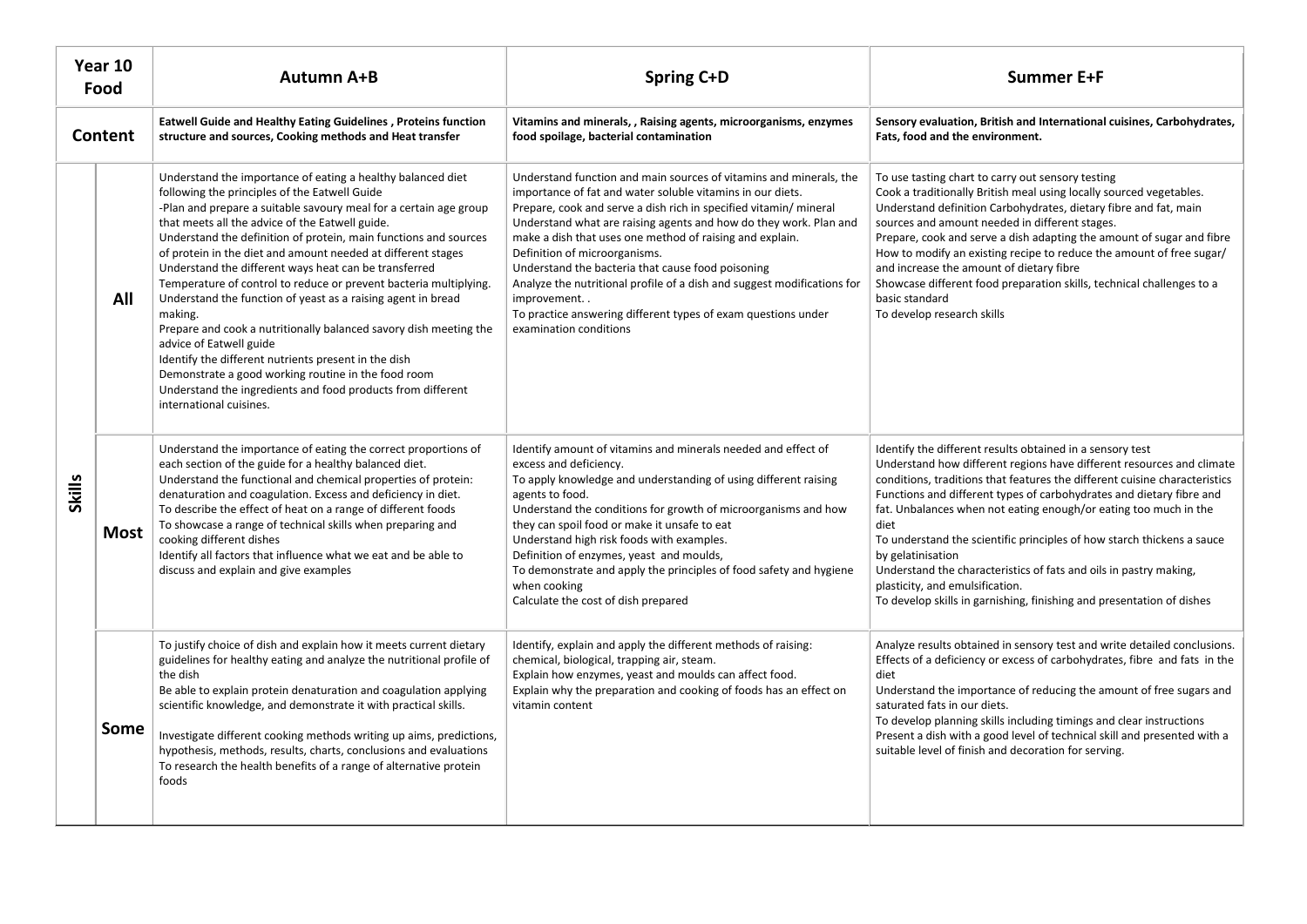| Year 10<br><b>Textiles</b> |             | <b>Autumn A</b>                                                                                                                                                                                                                                        | <b>Autumn B</b>                                                                                                                                                                                                                                                                                                                                                                                        | <b>Spring C</b>                                                                                                                                                                                                                                                                                                                                                                                                                                  | <b>Spring D</b>                                                                                                                                                                                                                                                                      | <b>Summer E</b>                                                                                                                                                                                                                                                                                  | Summer F |
|----------------------------|-------------|--------------------------------------------------------------------------------------------------------------------------------------------------------------------------------------------------------------------------------------------------------|--------------------------------------------------------------------------------------------------------------------------------------------------------------------------------------------------------------------------------------------------------------------------------------------------------------------------------------------------------------------------------------------------------|--------------------------------------------------------------------------------------------------------------------------------------------------------------------------------------------------------------------------------------------------------------------------------------------------------------------------------------------------------------------------------------------------------------------------------------------------|--------------------------------------------------------------------------------------------------------------------------------------------------------------------------------------------------------------------------------------------------------------------------------------|--------------------------------------------------------------------------------------------------------------------------------------------------------------------------------------------------------------------------------------------------------------------------------------------------|----------|
| Content                    |             | Designing and modelling:<br>-Research and investigate<br>smart materials<br>-Analyse existing textile designs<br>-Compare own product to that<br>on the market<br>-Research and design a bag<br>-Make a bag                                            | Basic food preparation and<br>cooking:<br>-Prepare and cook simple<br>meals<br>-Be able to identify the<br>principle methods of cooking<br>-Be neat and tidy cooks<br>learning how to clean<br>-Review own performance and<br>critique own cooking methods                                                                                                                                             | Food and health:<br>-Investigate the principles of a<br>healthy diet<br>-Identify good and poor food<br>choices<br>-Be able to cook a variety of<br>meals<br>-Work well independently and<br>in a team                                                                                                                                                                                                                                           | Health and safety:<br>Research and investigate smart<br>materials<br>-Analyse existing textile designs<br>-Compare own product to that<br>on the market<br>-Research and design a pugglie<br>-Make a pugglie                                                                         | Design and Technology Planning and planning a journey:<br>-Develop skills to plan the making of a product<br>-Develop their own manufacturing specification<br>-Evaluate their own work and develop discussion skills on its<br>effectiveness<br>-Learn to plan a journey in their own community |          |
| <b>Skills</b>              | All         | -Use paper patterns<br>-Apply appropriate decoration<br>-Apply patterns on embroidery<br>-Begin to estimate the amount<br>of material required<br>-Select materials suitable for<br>wheels (product)<br>-Identify an improvement that<br>could be made | -Uses their design criteria as a<br>basis to evaluate<br>-Notes the similarities and<br>differences between the<br>original plan and the finished<br>product<br>-Pinpoints what works<br>well/needs improvement<br>-Notes how they can<br>incorporate other's<br>views/suggestions into their<br>design/product<br>-Relates knowledge of food<br>hygiene to preparing and<br>cooking food              | -Talk about their work as it<br>develops<br>-Discusses the finish of the<br>product<br>-Measure food<br>-Identifies the tactile qualities<br>of an object<br>-Compares changes that occur<br>due to heat<br>-Know some properties of fruit<br>and vegetables<br>-Knows fruit and vegetables<br>are good for you<br>-Prepares a range of simple<br>food ingredients<br>-Recognises different<br>ingredients combine to create<br>different tastes | - Explain why there may be a<br>hazard or risk in a specific<br>workshop area<br>- Explain why there may be a<br>hazard or risk when using<br>general tools or hand tools<br>- Explain where there may be a<br>hazard or risk when using<br>machines such as sewing<br>machines etc. | -Identify the different needs<br>-Discuss order of tasks<br>-Use labelled drawings to describe intentions and ideas<br>-Use graphics program to design elements of the design                                                                                                                    |          |
|                            | <b>Most</b> | -Make prototypes<br>-Know how to strengthen<br>materials<br>-Know that accuracy is<br>important<br>-Describe the processes used in<br>making<br>-Comment on the effectiveness<br>of the product                                                        | -Opens packets and tins<br>carefully<br>-Demonstrates a growing range<br>of techniques which involve<br>safe use of kitchen equipment,<br>eg. Melting, grilling, skewering<br>-Demonstrates knowledge of<br>safety when heating or cooking<br>food<br>-Presents their dish<br>appropriately<br>-Evaluates the food they have<br>prepared/cooked, giving<br>reasons why it/did not end up<br>as planned | -Identifies what makes items<br>stable/stronger<br>-Identifies foods that make<br>part of a healthy diet<br>-Knows that it is important to<br>eat a balanced diet<br>-Discusses the<br>method/equipment/materials<br>they can use to make an item<br>stronger/stable<br>-Identifies the different needs<br>Work from plans<br>-Knows different ingredients<br>combine to create different<br>tastes                                              | - Select the correct equipment<br>for making the product in the<br>correct manner<br>- Use general workshop<br>machinery with limited<br>guidance                                                                                                                                    | - Collect information to aide planning<br>-Decide on the criteria for a product<br>-Use drawings to analyse how a product is made<br>-Suggest how they can achieve their design ideas realistically<br>-Develop an ideas in some depth                                                           |          |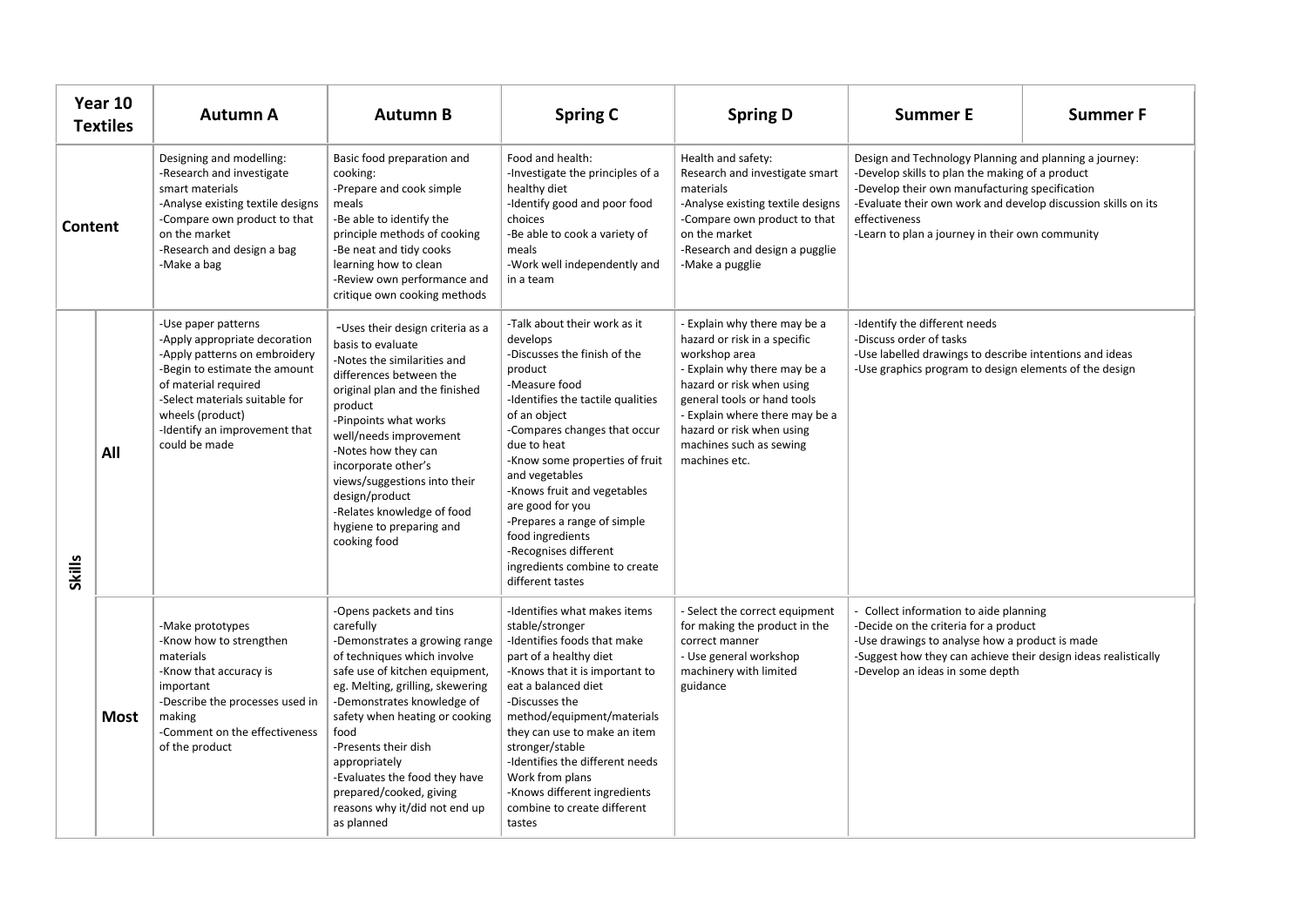|      |                                                                                                                                                                                                                 | -Confidently converts between<br>different units of measure- kg<br>to g or vice versa                                                                                                                                                                                                                                                                                                         |                                                                                                                                                                                                                                                                                      |                                                                                                                                                                                                                                              |                                                                                                                                                                                                                                                   |
|------|-----------------------------------------------------------------------------------------------------------------------------------------------------------------------------------------------------------------|-----------------------------------------------------------------------------------------------------------------------------------------------------------------------------------------------------------------------------------------------------------------------------------------------------------------------------------------------------------------------------------------------|--------------------------------------------------------------------------------------------------------------------------------------------------------------------------------------------------------------------------------------------------------------------------------------|----------------------------------------------------------------------------------------------------------------------------------------------------------------------------------------------------------------------------------------------|---------------------------------------------------------------------------------------------------------------------------------------------------------------------------------------------------------------------------------------------------|
| Some | -Makes notes from information<br>sources<br>-Use lever to change direction<br>of movement<br>-Explain modifications made to<br>original design<br>-Suggest alternative design<br>-Suggest alternative materials | Creates a recipe based on<br>another, eg. To produce a<br>different flavour<br>Evaluates the food they have<br>prepared or cooked, suggesting<br>how they can modify tastes or<br>change elements to improve<br>their dish<br>Presents food aesthetically<br>Presents food hygienically<br>Works out how to change the<br>amount of ingredients when<br>cooking for larger/smaller<br>numbers | -Identify the components of a<br>balanced diet<br>-Evaluate their to do list<br>-Evaluate how well the product<br>met the criteria<br>-Decides on the criteria for a<br>product<br>-Peel, cut, grate food<br>-Evaluate food<br>-Knows a varied diet is reguired<br>to remain healthy | Produce a risk assessment for<br>a given situation<br>- To produce a quality product<br>checking it meets the aspects<br>required.<br>-Explain where there may be a<br>hazard or risk when using<br>machines such as sewing<br>machines etc. | -Use a wide range of sources to research<br>-Clarify their ideas and decisions by discussion<br>-Devise a range of design ideas for a single project<br>-Use drawing, models and kits to develop ideas<br>-Suggest modifications for improvements |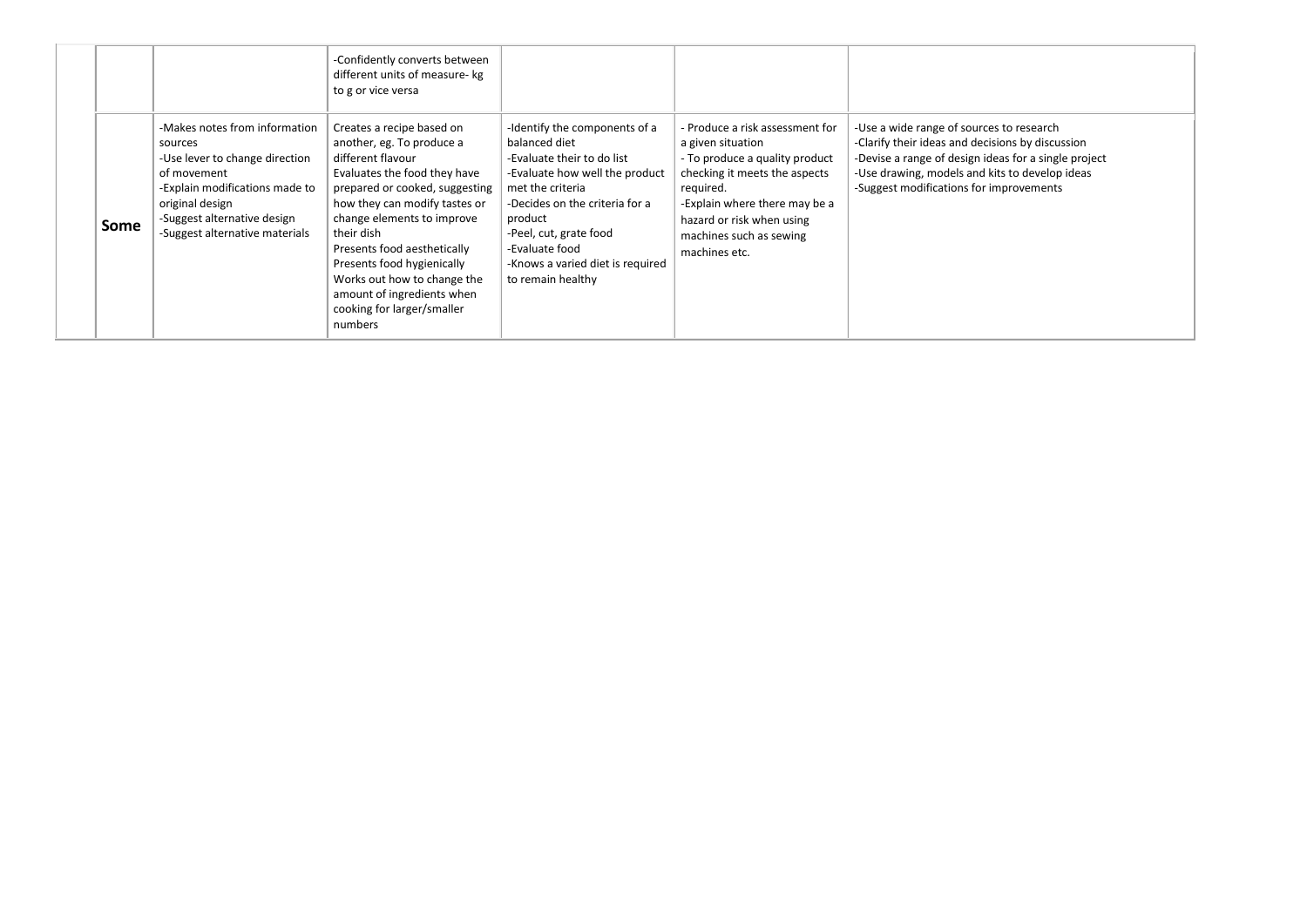| Year 11<br>Food<br>Content |             | <b>Autumn A+B</b>                                                                                                                                                                                                                                                                                                                                                                                                                                                                                                                                                                                                                                                                                                                                                                                                                                                                                                                                                                                                                                     | <b>Spring C+D</b>                                                                                                                                                                                                                                                                                                                                                                                                                                                                                                                                                                                                                                                                                                                                                                                                                                                                                                                                                                                                                                                                                                                                                   | Summer E+F                                                                               |  |
|----------------------------|-------------|-------------------------------------------------------------------------------------------------------------------------------------------------------------------------------------------------------------------------------------------------------------------------------------------------------------------------------------------------------------------------------------------------------------------------------------------------------------------------------------------------------------------------------------------------------------------------------------------------------------------------------------------------------------------------------------------------------------------------------------------------------------------------------------------------------------------------------------------------------------------------------------------------------------------------------------------------------------------------------------------------------------------------------------------------------|---------------------------------------------------------------------------------------------------------------------------------------------------------------------------------------------------------------------------------------------------------------------------------------------------------------------------------------------------------------------------------------------------------------------------------------------------------------------------------------------------------------------------------------------------------------------------------------------------------------------------------------------------------------------------------------------------------------------------------------------------------------------------------------------------------------------------------------------------------------------------------------------------------------------------------------------------------------------------------------------------------------------------------------------------------------------------------------------------------------------------------------------------------------------|------------------------------------------------------------------------------------------|--|
|                            |             | NEA 1 (Non Exam Assessment 1) Food investigation<br>Release of the task to investigate; Research Investigation; Analysis and evaluation                                                                                                                                                                                                                                                                                                                                                                                                                                                                                                                                                                                                                                                                                                                                                                                                                                                                                                               | NEA 2 (Non Exam Assessment 2) Food preparation assessment<br>Release of the task; Researching the task; Demonstrating technical skills; Planning for the final<br>menu; Making the final dishes; Analyse and evaluate                                                                                                                                                                                                                                                                                                                                                                                                                                                                                                                                                                                                                                                                                                                                                                                                                                                                                                                                               | <b>Revision/Exam Period:</b><br>-Study skills sessions<br>-Targeted revision<br>sessions |  |
|                            | All         | Research into how ingredients work<br>Give explanations of how research may be used to inform the investigation<br>To write a basic hypothesis or prediction<br>Carry out practical investigations and testing with some links to the hypothesis.<br>Pupils will analyse the results from the hypothesis investigation and attempt at<br>drawing conclusions<br>Report communicated at a simplistic level with a limited use of technical vocabulary                                                                                                                                                                                                                                                                                                                                                                                                                                                                                                                                                                                                  | Carry out research and analysis of dietary group, life stage or culinary tradition<br>Show basic technical skills/processes to produce adequate quality dishes.<br>Select and use equipment with some accuracy<br>Give reasons for the choice of the final dishes and produce a plan for the making.<br>Produce three final dishes selecting appropriate equipment and using basic skills<br>Nutritional analysis, costing and sensory testing for the three final dishes with some conclusions                                                                                                                                                                                                                                                                                                                                                                                                                                                                                                                                                                                                                                                                     |                                                                                          |  |
| <b>Skills</b>              | <b>Most</b> | To carry Relevant research into how ingredients work and reason why<br>Will give explanation of how the research is used to inform the investigation<br>Will plan an investigation which related to the research, some justification given.<br>Practical investigations recorded with very good explanation using methods such as :<br>graphs, tables, charts, sensory analysis, annotated photographic evidence<br>Will carry out a range of testing to formulate results<br>Relevant interpretation and analysis of the results with conclusions of the<br>hypothesis/investigation with some justification<br>Report is communicated with clarity and with use of technical language.                                                                                                                                                                                                                                                                                                                                                              | Relevant research related to the task. Include analysis of the dietary group, life stage or culinary<br>tradition<br>Demonstrate technical skills and processes with some accuracy to produce good quality dishes.<br>Execute technical skills with accuracy, including complex technical skills, with precision and produce<br>very good quality dishes.<br>Produce a clear, logical and accurate plan including selecting appropriate techniques for the making<br>of the final dished.<br>Time plan will include appropriate timings and reference to food safety.<br>Executes technical skills and processes to a good standard in the making of at least two final dishes.<br>Final dishes show appropriate finishing techniques: garnishing, decoration, and presentation to a<br>good standard.<br>Nutritional analysis, sensory testing and costing for the three final dishes with good analysis and<br>evaluation explained and recommendations given.                                                                                                                                                                                                    |                                                                                          |  |
|                            | Some        | Relevant detailed and concise research into how ingredients work and reasons why<br>Detailed explanation showing high level of understanding of how research has been<br>used to inform the practical investigation<br>Planned and justified detailed investigation, relating to the research and a clear and<br>focused hypothesis.<br>Practical investigations show detailed and high level knowledge and understanding of<br>how ingredients work and why with a clear link to the hypothesis or prediction<br>A wide range of testing has been carried out to formulate the results<br>Practical investigations are recorded and meticulously explained using methods such<br>as graphs, tables, charts sensory analysis methods, labelled diagrams, annotated<br>photographic evidence<br>Detailed, accurate interpretation and analysis of the results with justified conclusions<br>for all aspects of the hypothesis/investigation.<br>Report is communicated in a structured and coherent manner with accurate use of<br>technical language. | Relevant, concise and accurate research that shows discrimination when selecting and acquiring<br>information to answer the task.<br>Detailed understanding and analysis of the dietary group, life stage or culinary tradition<br>Detailed, relevant and creative improvements suggested<br>Final dishes are costed with the resulting analysed and explained.<br>Detailed and appropriate sensory testing with detailed analysis and evaluation.<br>Detailed, realistic, logical and accurate planning, selecting appropriate techniques for making final<br>dishes.<br>Detail review and full justification of the choice and appropriateness of the final three dishes<br>related to the task and research: nutrition, ingredients, cooking methods.<br>Good evidence of time management<br>Executes a wide range of complex technical skills and processes to an excellent standard in the<br>making of the three final dishes.<br>Dishes are accurately presented with attention to detail and finished to an excellent standard.<br>Follow the time plan closely using correct sequence with excellent linking and application of food<br>safety principles. |                                                                                          |  |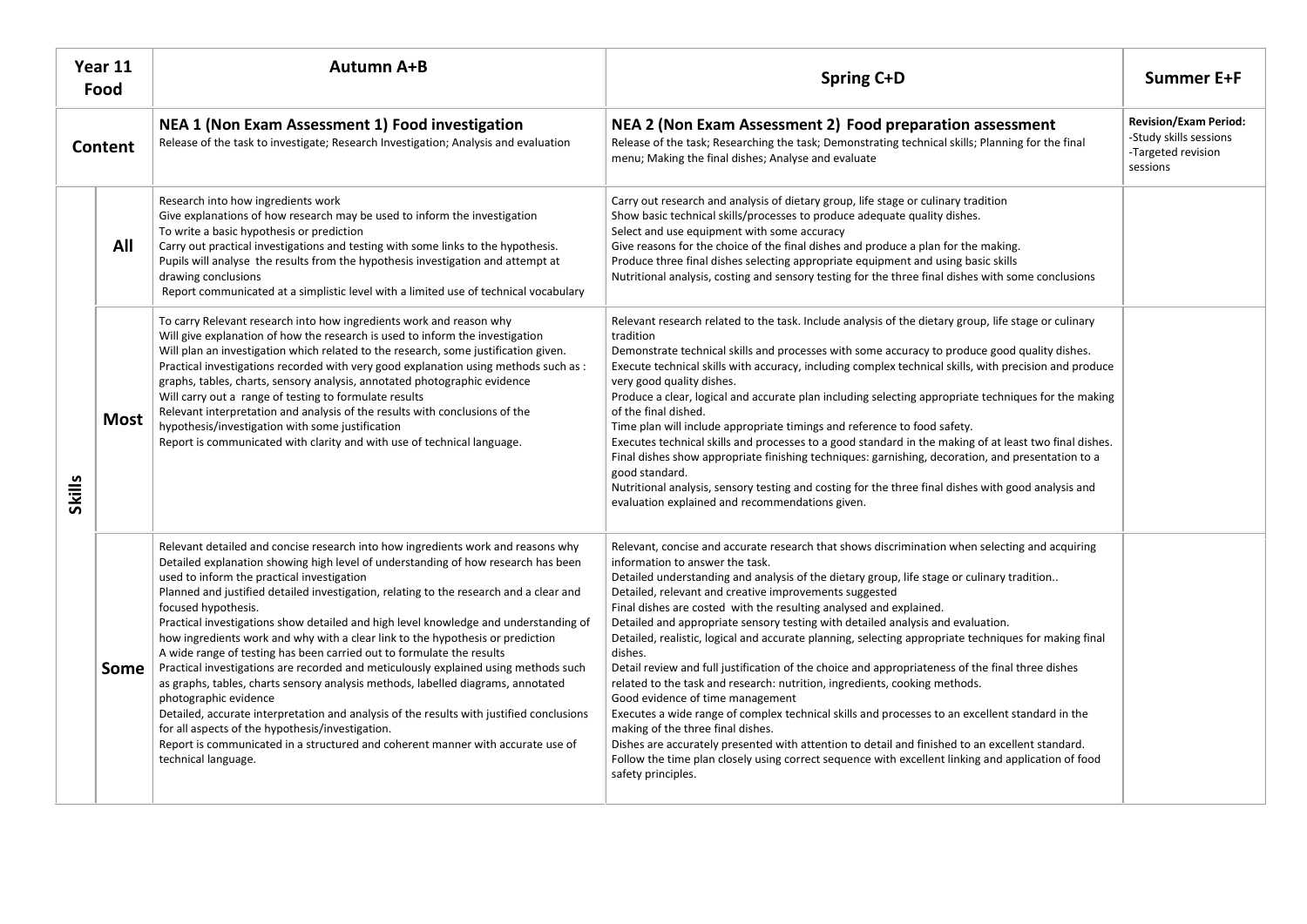|               | Year 11<br><b>Textiles</b> | <b>Autumn A</b>                                                                                                                                                                                                                                         | <b>Autumn B</b>                                                                                                                                                                                                                                                                                                                     | <b>Spring C</b>                                                                                                                                                                                                                                                                                                                                                                                                                                                                                                                                                                                         | <b>Spring D</b>                                                                                                                                                                                                                                                                                                                                                                          | <b>Summer E</b>                                                                                                                                                                                                                                      | <b>Summer E</b>                                                                          |
|---------------|----------------------------|---------------------------------------------------------------------------------------------------------------------------------------------------------------------------------------------------------------------------------------------------------|-------------------------------------------------------------------------------------------------------------------------------------------------------------------------------------------------------------------------------------------------------------------------------------------------------------------------------------|---------------------------------------------------------------------------------------------------------------------------------------------------------------------------------------------------------------------------------------------------------------------------------------------------------------------------------------------------------------------------------------------------------------------------------------------------------------------------------------------------------------------------------------------------------------------------------------------------------|------------------------------------------------------------------------------------------------------------------------------------------------------------------------------------------------------------------------------------------------------------------------------------------------------------------------------------------------------------------------------------------|------------------------------------------------------------------------------------------------------------------------------------------------------------------------------------------------------------------------------------------------------|------------------------------------------------------------------------------------------|
| Content       |                            | Design and Technology:<br>Making a product:<br>-Make a toy with the theme of<br>food<br>-Develop own designs and<br>create a specification<br>-Develop their ideas and<br>choose suitable materials<br>-Apply appropriate finish to a<br>product        | Serving food and drink<br>Learning about work places:<br>-Work with others serving food<br>and drink<br>-Assist in the preparation and<br>assembly of food and drink<br>-Identify health and safety<br>requirements in the food<br>service industry<br>-Develop the skills needed to<br>plan, prepare and cook a range<br>of dishes | Introduction to Catering and<br><b>Hospitality Industry</b><br>Introduction to Catering<br>Customer service in the hospitality<br>industry:<br>-Be able to communicate the<br>importance of good customer<br>service<br>-Develop communication skills to<br>interact positively in routine<br>situations<br>-Explain the range and importance<br>of catering<br>-Recommend ideas for food safety<br>in the catering industry<br>-Identify aspects of the hospitality<br>industry including: food<br>preparation and catering, food and<br>drinks services, accommodation<br>services and guest services | Preparation for work<br>Working as part of a group<br>Working towards goals:<br>-Enable pupils to look at their<br>own skills and qualities<br>-Identify key information<br>needed for a job application<br>-Summarising people's roles<br>within a group<br>-Reflecting on their own<br>progress and skills development<br>-Analyse their own personal<br>goals and how to achieve them | Review work and revision:<br>-Pupils review their work and<br>check marking<br>-Pupils collect information to<br>aid design process<br>-Work to establish clear<br>progression of quality of work<br>within 5time frame given                        | <b>Revision/Exam Period:</b><br>-Study skills sessions<br>-Targeted revision<br>sessions |
| <b>Skills</b> | All                        | -Use paper patterns<br>-Apply appropriate decoration<br>-Apply patterns on embroidery<br>- Begin to estimate the<br>amount of material required<br>-Select materials suitable for<br>wheels (product)<br>-Identify an improvement that<br>could be made | - Discusses the storage of<br>dangerous substances<br>-Identify people who wear<br>safety clothing<br>-Discusses safety precautions<br>they must take when preparing<br>food<br>-Goes to appropriate work<br>place without reminding                                                                                                | -Carries equipment appropriately<br>-Moves through a room of people<br>appropriately<br>-Shows awareness of movement<br>and directions of others<br>-Washes hands for lunch<br>-Gives examples of household<br>products which are dangerous                                                                                                                                                                                                                                                                                                                                                             | - Do simple consumer survey<br>-Consider the order of process<br>-Consider the safety of others<br>when working<br>-Begin to estimate the amount<br>of material required<br>-Use appropriate vocabulary to<br>describe production                                                                                                                                                        | -Check model is strong and<br>stable<br>-Compare model with design<br>intentions<br>-Identify an improvement that<br>could be made<br>-Discuss order of tasks<br>-Use labelled drawings to<br>describe intentions and ideas                          |                                                                                          |
|               | <b>Most</b>                | -Adjust lever movement<br>-Make prototypes<br>-Know how to strengthen<br>materials<br>-Know that accuracy is<br>important<br>-Describe the processes used in<br>making<br>-Comment on the effectiveness<br>of the product                               | -Lists the skills they used in<br>preparing and cooking food<br>-Demonstrates knowledge of<br>safety when cooking and<br>heating food<br>-Allows others to express their<br>opinions<br>-Identifies how a personal<br>conclusion allows them to<br>draw conclusion                                                                  | -Be aware of what behaviour is<br>inappropriate<br>-Recognise safe and unsafe<br>situations<br>-Identify appropriate ways of<br>greeting people<br>-Identify appropriate ways of<br>saying goodbye<br>-Discuss the storage of dangerous<br>substances<br>-Identify people who wear safety<br>clothing                                                                                                                                                                                                                                                                                                   | -Interpret plans and drawings<br>-Measure required length<br>-Cut to a line<br>-Write a to do list<br>-Consider the visual impact of a<br>product                                                                                                                                                                                                                                        | -Collect information to aide<br>planning<br>-Decide on the criteria for a<br>product<br>-Use drawings to analyse how a<br>product is made<br>-Suggest how they can achieve<br>their design ideas realistically<br>-Develop an ideas in some<br>depth |                                                                                          |